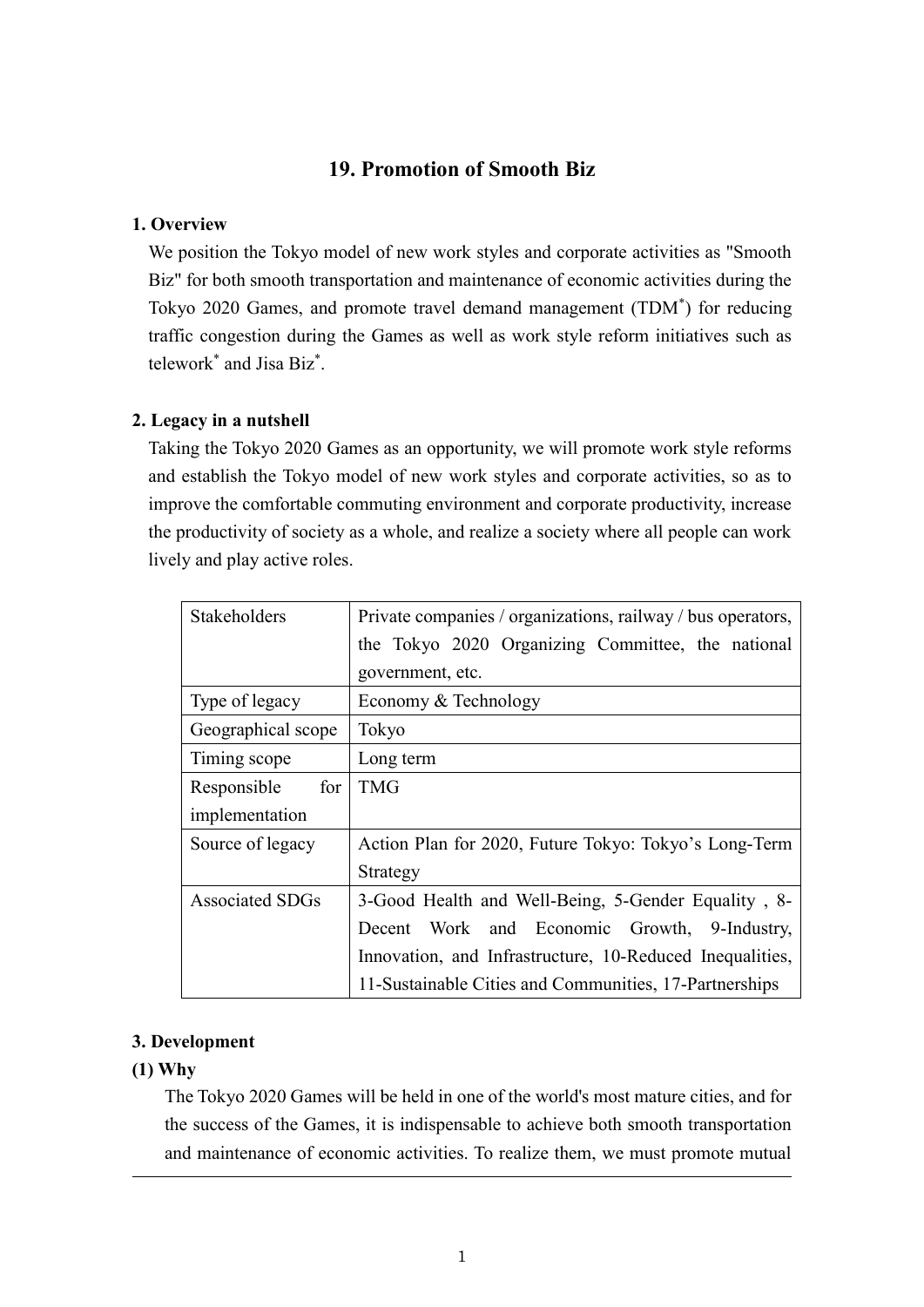understanding for improving business practices and distribution, and creation of an environment where citizens can easily cooperate with each other.

In addition, working hours and commuting hours are long for people working in Tokyo. and further work style reform is necessary. Easing crowdedness in commuting trains is a major issue to be addressed to improve productivity of society, and public and private sectors are required to work together to solve the issue.

Due to the spread of COVID-19 infection in 2020, society is required to make a shift from "crowded" to "disperse", from "face-to-face contact" to "non-face-to-face contact". A changeover of work styles to telework and staggered commuting will become increasingly important.

### **(2) When**

| FY2016 | The "System for Companies Agreeing on the TOKYO Work Style                   |  |
|--------|------------------------------------------------------------------------------|--|
|        | Reform Declaration <sup>*</sup> " was established                            |  |
| FY2017 | The "Jisa Biz Campaign" was implemented in summer                            |  |
|        | The "Meeting for Realization of 'New Tokyo' Implemented by Public            |  |
|        | Authorities, Employees, and Employers" was held                              |  |
|        | *TMG, management groups, and worker groups exchanged their opinions for      |  |
|        | reforming work styles and vacations and promoting life-work balance          |  |
|        | The "Tokyo Telework Promotion Center" opened                                 |  |
| FY2018 | The "Jisa Biz Campaign" was implemented in summer and winter                 |  |
|        | The "2020 TDM Project" launched                                              |  |
|        | *Efforts for travel demand management to alleviate traffic congestion during |  |
|        | the Tokyo 2020 Games conducted by TMG, the national government, and the      |  |
|        | Tokyo 2020 Organizing Committee                                              |  |
|        | The "Meeting for Realization of 'New Tokyo' Implemented by Public            |  |
|        | Authorities, Employees, and Employers" was held                              |  |
|        | *TMG, management groups, and worker groups exchanged their opinions for      |  |
|        | accelerating efforts to change "work styles" throughout society              |  |
|        | The "2020 TDM Project", telework, and Jisa Biz were placed as a              |  |
|        | part of the "Smooth Biz Promotion Project"                                   |  |
|        | 3 additional trains were introduced on the Toei Oedo Line                    |  |
| FY2019 | As a trial one year before the Games, a test was conducted to alleviate      |  |
|        | traffic congestion during the Smooth Biz Initiative Promotion Period         |  |
|        | $(\text{July } 22 - \text{September } 6).$                                   |  |
|        | To help Smooth Biz takes root in society, the Winter Smooth Biz              |  |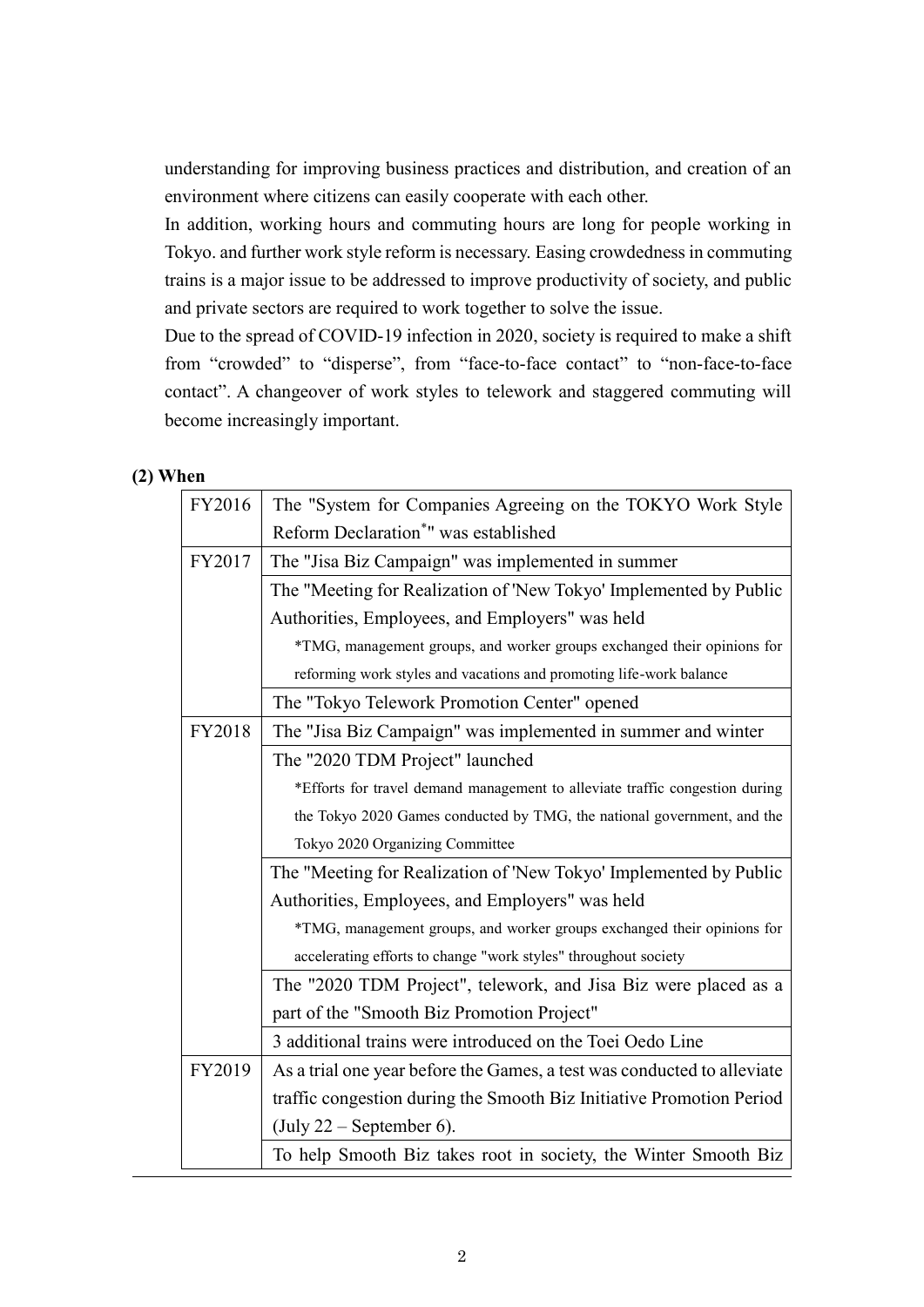|               | Period was set (January $14 -$ January 31, 2020)                        |  |
|---------------|-------------------------------------------------------------------------|--|
|               | The "Meeting for Realization of 'New Tokyo' Implemented by Public       |  |
|               | Authorities, Employees, and Employers" was held                         |  |
|               | *TMG, management groups, and worker groups exchanged their opinions for |  |
|               | balancing transport for the Tokyo 2020 Games and business activities    |  |
| <b>FY2020</b> | The "Meeting for Realization of 'New Tokyo' Implemented by Public       |  |
|               | Authorities, Employees, and Employers" was held                         |  |
|               | *TMG, management groups, and worker groups exchanged their opinions for |  |
|               | the promotion of telework and getting it entrenched                     |  |
|               | "Telework Tokyo Rule Implementation Companies Declaration"              |  |
|               | system was started                                                      |  |
|               | To help Smooth Biz takes root in society, the Winter Smooth Biz         |  |
|               | Period (December 1, 2020 – February 28, 2021) and Smooth Biz            |  |
|               | period in spring (March $1 - May 9$ , 2021) were set                    |  |

### **(3) Who**

TMG

### **(4) How**

### **<Promotion of Smooth Biz>**

- $\bigcirc$  In order to establish the Tokyo model of new work styles and corporate activities, we promote the "2020 TDM Project" and initiatives of new work styles such as telework and Jisa Biz in an integrated manner as "Smooth Biz".
- $\circ$  To get Smooth Biz initiatives entreched in society, which also helps preventing the spread of infectious diseases, we continue with PR activities using posters, videos and websites, and also holding events. In addition, we call for cooperation of companies based on the verification of effects using questionnaire surveys.

Smooth Biz leaflet<sup>[1]</sup>



## ① **Efforts to alleviate traffic congestion**

 $\circlearrowright$  We support the formulation of the "2020 Action Plan\*" by dispatching consultants to companies and holding briefing sessions in order to achieve

<sup>[1]</sup> Future Tokyo: Tokyo's Long-Term Strategic Vision (TMG)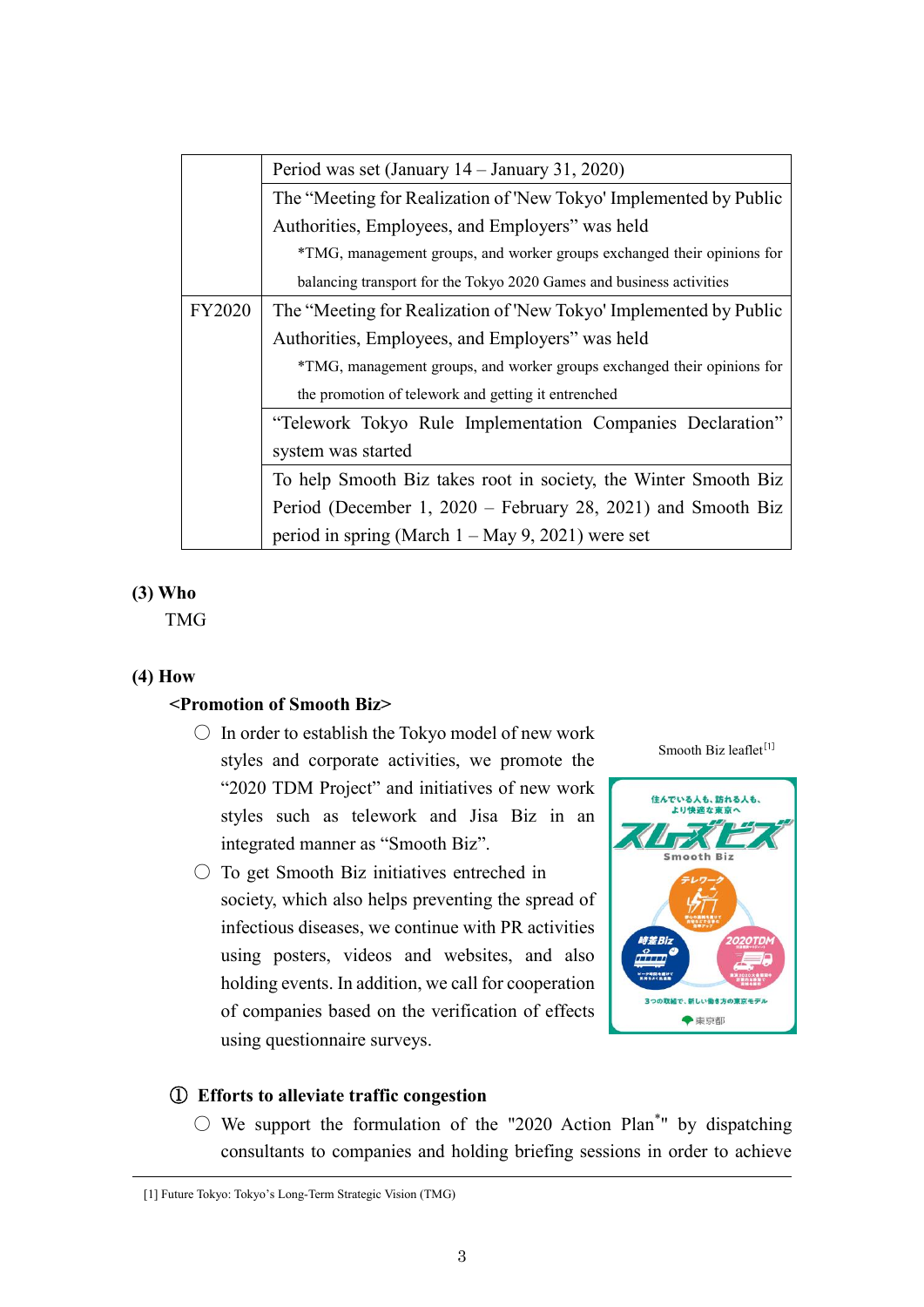smooth transportation during the Games and maintain economic activities.

- $\circ$  We set up the "2020 Distribution TDM Implementation Council", consisting mainly of TMG, the national government and industry organizations, we disseminate information necessary for alleviating traffic congestion to small and medium-sized enterprises, etc. during the Games period. We also provide private consultations tailored to each business sector or business category and hold study meetings for shopping streets.
- $\bigcirc$  As a trial one year before the Games, we conducted comprehensive tests aimed at alleviating traffic congestion, setting high goals that are equivalent to the goals for the actual Games.
	- $\cdot$  Period: July 22 September 6, 2019
	- ・ Road traffic volume: Reduced by about 7% on the Metropolitan Expressways and by 4% on general roads

・Congestion on railways: Reduced by about 3% during peak hours (from 8:00 a.m. to 9:00 a.m.)

• Number of people teleworking (TMG workers): 13,900 in total

- $\circ$  We aim to reduce total traffic volume based on TDM during the Tokyo 2020 Games period and implement TSM\* (traffic system management) according to the traffic conditions and implement pricing measures on Metropolitan Expressways.
- $\circ$  In order to deepen the understanding of companies and citizens about transportation methods and traffic behavior during the Tokyo 2020 Games, we implement public relations through the utilization of media and collaboration with economic organizations, so as to increase the number of collaborators in the alleviation of traffic congestion during the Games.
- $\circ$  In order to ensure smooth port logistics during the Games, we implement traffic measures such as development of temporary freight yards in the areas possessed by TMG around wharfs, provision of information on forecast of traffic congestion in the seaside area, and enhanced transmission of traffic congestion conditions through installing a webcam.

### ② **Work style reform (Promotion of telework)**

 $\circlearrowright$  For companies that are considering introducing telework, the Tokyo Telework Promotion Center provide information, consultation, advice, etc. in a onestop manner in cooperation with the national government and provide opportunities to try telework equipment and hold related seminars.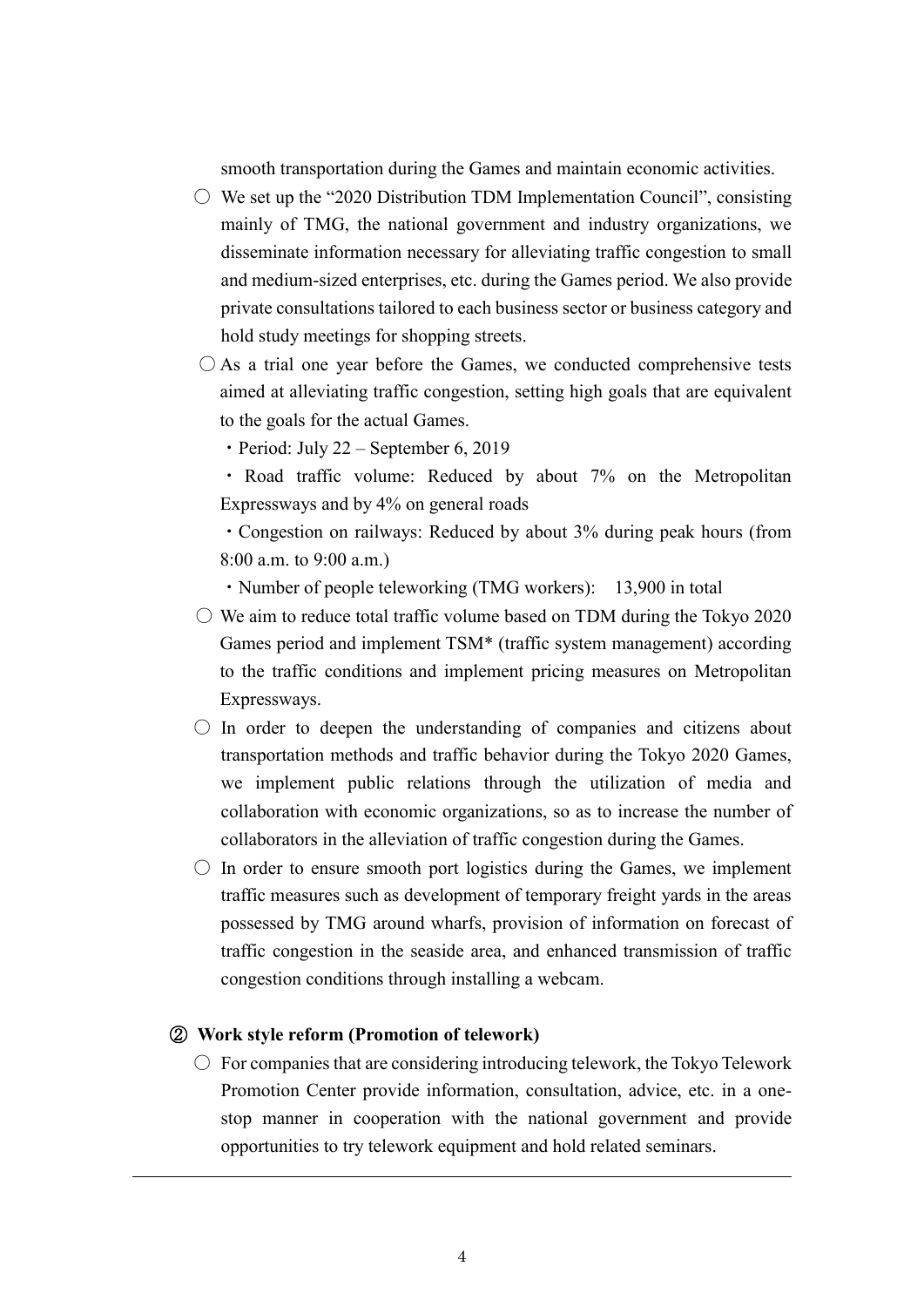- $\circlearrowright$  We bear the expenses required for the trial introduction of telework on behalf of companies that have received consulting for the introduction of telework.
- $\circ$  As the measures to prevent the spread of COVID-19 and secure business continuity of companies in emergency situations, we provide subsidies for the introduction and update of equipment necessary for telework for SMEs.
- $\circ$  For companies considering the introduction of the telework system, we hold seminars to experience teleworking and provide work style reform consulting.
- $\circ$  Using the "Tokyo Telework app", we transmit useful information including the position information of satellite offices nearby, seminars and case examples.
- $\circlearrowright$  We provide one-stop online consulting to support addressing issues to introduce and operate telework.
- $\circ$  To support efforts to get telework entrenched in society, we create a declaration system for companies implementing the "Telework Tokyo Rules" for matching of companies that

have agreed to the declaration and job seekers who want to telework, and give award to companies that take excellent initiatives and transmit them as model cases (The Tokyo Telework Award).

- $\circlearrowright$  We cooperate with the initiatives of "Telework Days" implemented by the national government to foster the momentum of introducing telework.
- $\circlearrowright$  Disseminating the introduction of telework for enlightenment in cooperation with economic organizations and financial institutions, etc.
- $\circlearrowright$  We subsidize setting up and operation of satellite offices for local governments and companies to promote the installation of satellite offices.
- $\circlearrowright$  We subsidize costs to set up satellite offices at private companies and local governments to contribute to the promotion of workation.
- We subsidize usage fees when companies introduce satellite offices, and promote the utilization of telework in companies.
- $\circlearrowright$  We support the establishment of satellite offices in the Tama and Island areas, so as to promote work styles with close placement of residence and work place through telework.
- $\bigcirc$  In order to expand the use of telework, we provide opportunities to use satellite offices near train stations in Tama area.





<sup>[3]</sup> Future Tokyo: Tokyo's Long-Term Strategic Vision (TMG)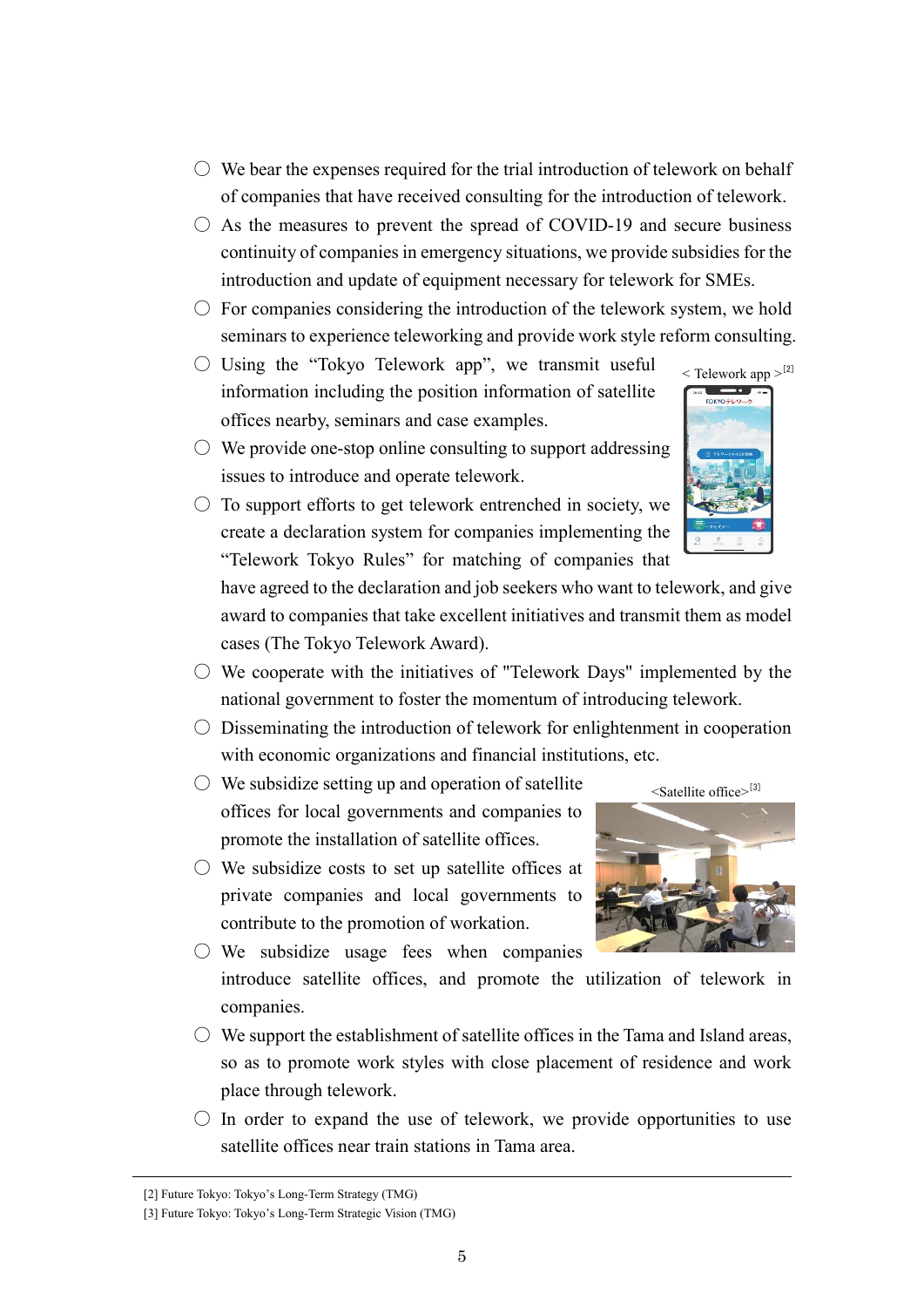- $\circ$  In consideration of the situation in Tama area, we subsidies organizations operating small-scale satellite offices as a model to contribute to local development.
- $\circ$  We set up next-generation shared offices utilizing unused municipal facilities to practice and transmit a model of new work style and sharing economy.
- $\circ$  We publicly seek ideas of new work style utilizing 5G from companies in Tokyo and widely disseminate the initiatives as a model.
- $\circ$  In order to reduce long-hour working and promote the acquisition of annual paid leave, etc., we set goals and details of initiatives and provide incentives to companies that agree on the "TOKYO Work Style Reform Declaration". In addition, if a company introduce a new system, an extra incentive is provided.
- For "Companies Agreeing on the TOKYO Work Style Reform Declaration", we hold exchange meetings aiming at sharing results, issues, and know-how related to work style reforms of other companies and encouraging them to implement further initiatives.
- $\circ$  We dispatch specialists such as small and medium enterprise management consultants for "Companies Agreeing on the TOKYO Work Style Reform Declaration" to improve productivity of small and medium enterprises.

### ③ **Promotion of initiatives for comfortable commuting**

- $\circlearrowright$  We promote measures for comfortable commuting in collaboration with railway operators.
- $\circ$  For Toei Subway, cars have been added for the Toei Oedo Line and the number of cars per train increases to 10 for the Toei Shinjuku Line.
- We implement Jisa Biz on Toei Subway and Nippori-Toneri Liner to promote off-peak commuting and provide crowdedness information in trains of Toei Subway lines using car data.



 $\bigcirc$  We promote efforts to get off-peak commuting entrenched, which has been advanced as a measure to prevent the spread of infectious diseases.

### **(5) Benefits**

Based on the following achievements, we will achieve both smooth transportation and maintenance of economic activities during the Tokyo 2020 Games, which will bring the success of the Games, establish the Tokyo model of new work styles and

<sup>[4]</sup> Future Tokyo: Tokyo's Long-Term Strategy (TMG)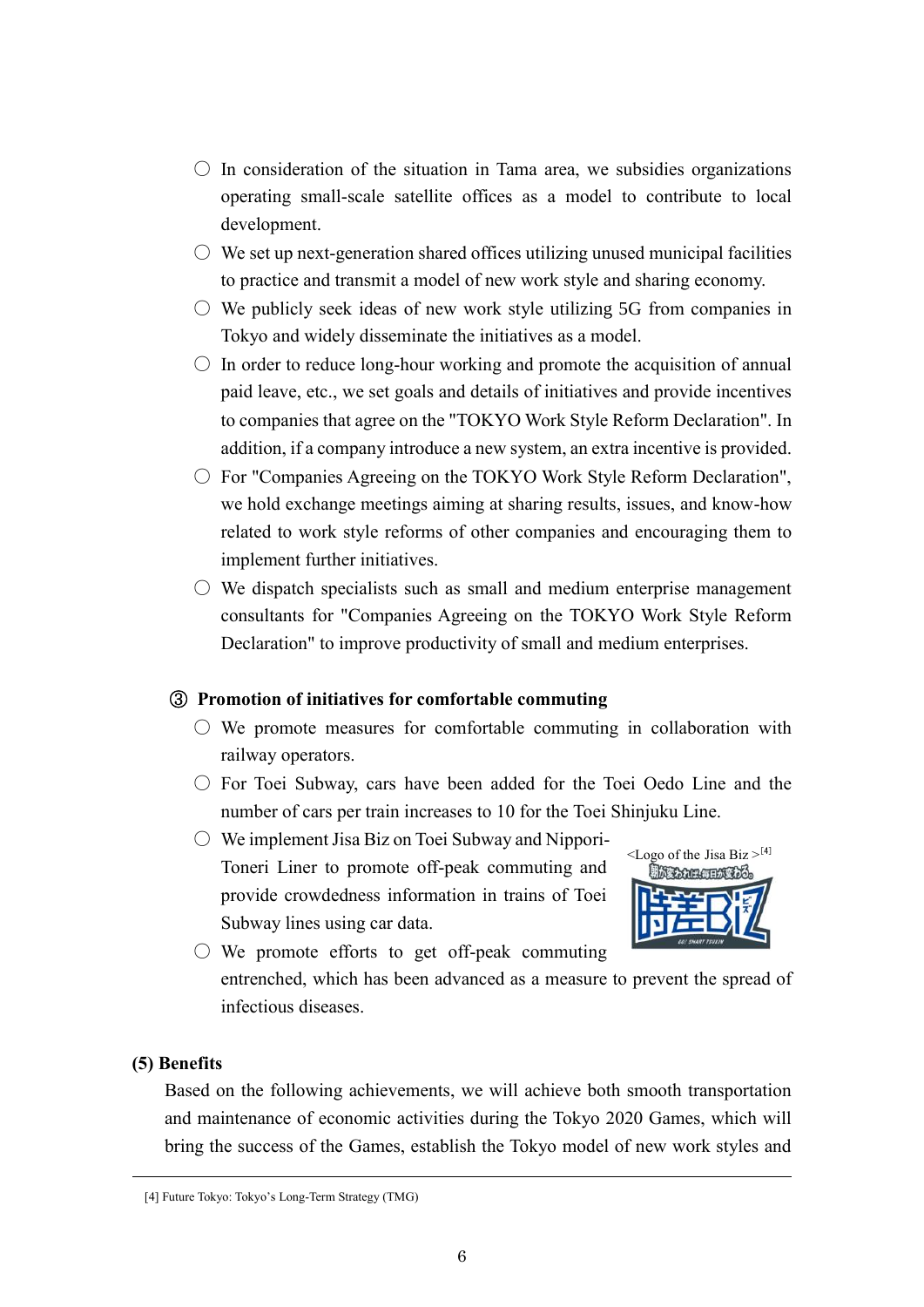corporate activities, create a comfortable commuting environment as well as improve corporate productivity, leading to the realization of a society where all people can work lively and play active roles.

- $\circ$  The number of companies that prepare a "2020 Action Plan" will increase and the TDM will be promoted.
- $\circ$  The number of companies that agree on the "TOKYO Work Style Reform Declaration" will increase, long-hour working of employees will be reduced and the acquisition of annual paid leave will be promoted.
- $\circ$  The number of companies that introduce telework will increase.
- $\circ$  "Jisa Biz" will be widely spread and the crowdedness during peak commuting hours will be alleviated.

### **4. Facts and figures**

| Promotion of TDM     | Briefings for companies and industry groups (approx. 600  |
|----------------------|-----------------------------------------------------------|
| for the Games        | times)                                                    |
|                      | Individual consultations (approx. 3,600 times)            |
|                      | Entities registered in the 2020 TDM Project (approx.      |
|                      | 50,000 companies, business offices and organizations) (as |
|                      | of March 2021)                                            |
| Companies Agreeing   | 6,465 companies in total (at the end of FY2020)           |
| on the TOKYO Work    |                                                           |
| Reform<br>Style      |                                                           |
| Declaration          |                                                           |
| Telework             | 57.8% (June 2020)                                         |
| introduction rate in | [Reference] $6.8\%$ (at June 2017)                        |
| companies<br>(with   |                                                           |
| than<br>30<br>more   |                                                           |
| employees)           |                                                           |
| Promotion<br>of      | · Implementation of Jisa Biz as a Smooth Biz initiatives  |
| initiatives<br>for   | (promotion of off-peak commuting)                         |
| comfortable          | (Implemented intensively from July 22 to September 6,     |
| commuting            | 2019; from January 14 to January 30, 2020)                |
|                      | · Holding of three events to foster momentum and for      |
|                      | enlightenment and promotion                               |
|                      | • 1,752 Companies participating in Jisa Biz (at the end   |
|                      | of March 2021)                                            |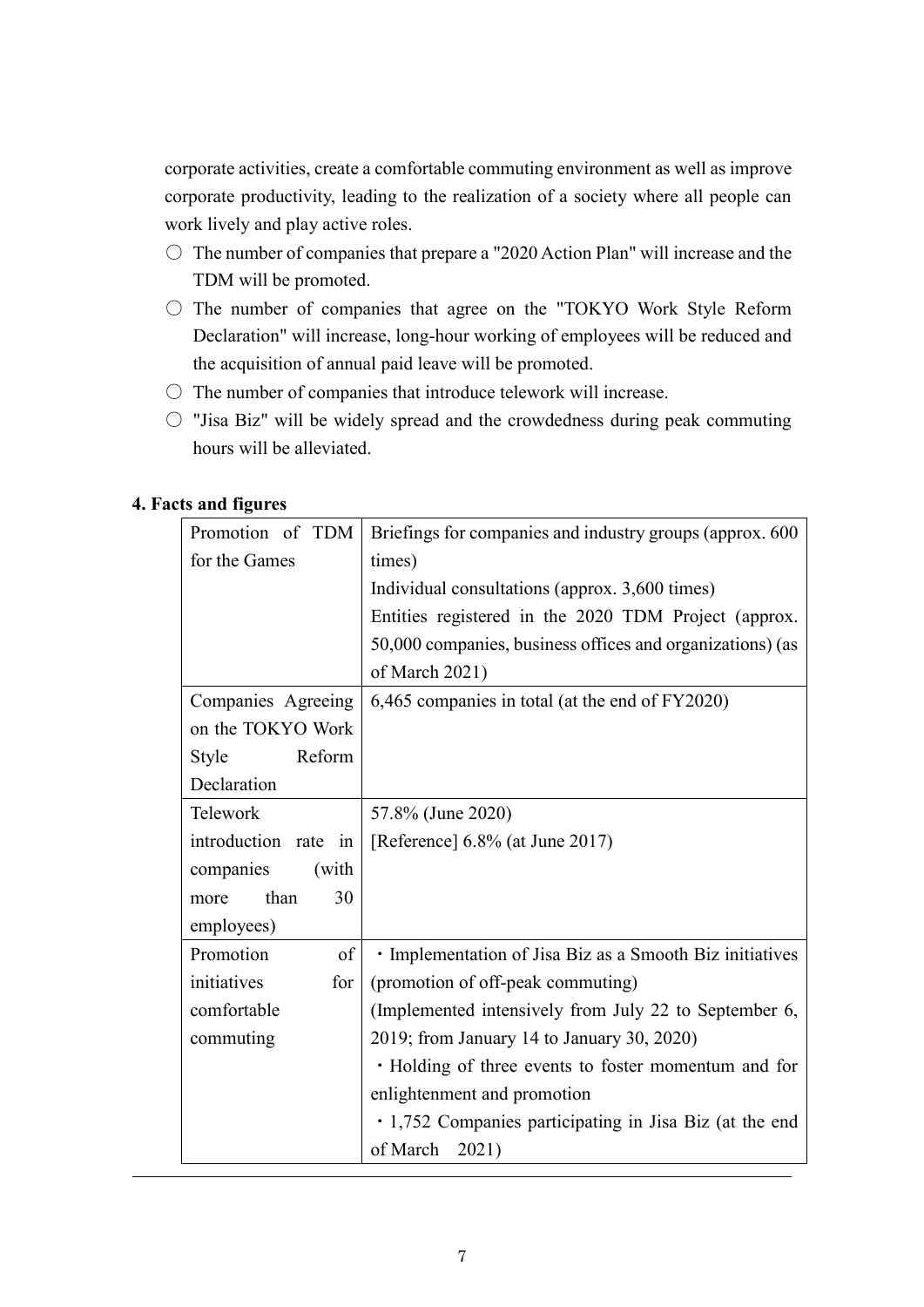| · Holding of opinion exchange meetings between Tokyo           |
|----------------------------------------------------------------|
| Governor and railway operators on the measures to              |
| alleviate crowdedness in the future                            |
| $\cdot$ Holding of study meetings with railway operators (1st) |
| to $4th$ meetings)                                             |

(Items in the table are achievements to March 2020 unless otherwise noted)

# **5. Explanation of Terms**

| <b>TDM</b>                | An abbreviation for Travel Demand Management.              |
|---------------------------|------------------------------------------------------------|
|                           | alleviate<br>congestion on roads<br>Efforts to<br>and      |
|                           | crowdedness in trains by promoting change of traffic       |
|                           | behaviors such as efficient utilization of automobiles and |
|                           | conversion to public transportation, and by adjusting      |
|                           | traffic demand such as controlling generated traffic and   |
|                           | leveling concentration.                                    |
| Telework                  | A flexible work style that utilizes information and        |
|                           | communication technology, regardless of location or        |
|                           | time. Classified into three types: telework at home        |
|                           | (home teleworking), mobile work, and telework utilizing    |
|                           | facilities (satellite office work, etc.)                   |
| Jisa Biz                  | Efforts to experience comfortable commuting by             |
|                           | implementing staggered commuting, telework, and off-       |
|                           | peak measures by railway operators all at once             |
| <b>Companies Agreeing</b> | Companies that are working on goals and actions for 2-     |
| on the TOKYO Work         | 3 years stipulated in the Declaration regarding the        |
| Reform<br>Style           | reduction of long-hour working of employees and the        |
| Declaration               | promotion of acquisition of annual paid leave, etc. on a   |
|                           | companywide basis. The Declaration is published on         |
|                           | TMG's website                                              |
| 2020 Action Plan          | The 2020 Business Continuity Plan that describes           |
|                           | measures to avoid traffic congestion during the Tokyo      |
|                           | 2020 Games and help companies continue their business      |
|                           | activities                                                 |
| <b>TSM</b>                | An abbreviation for Traffic System Management.             |
|                           | Efforts to maintain smooth traffic by controlling and      |
|                           | limiting traffic on roads where traffic congestion is      |